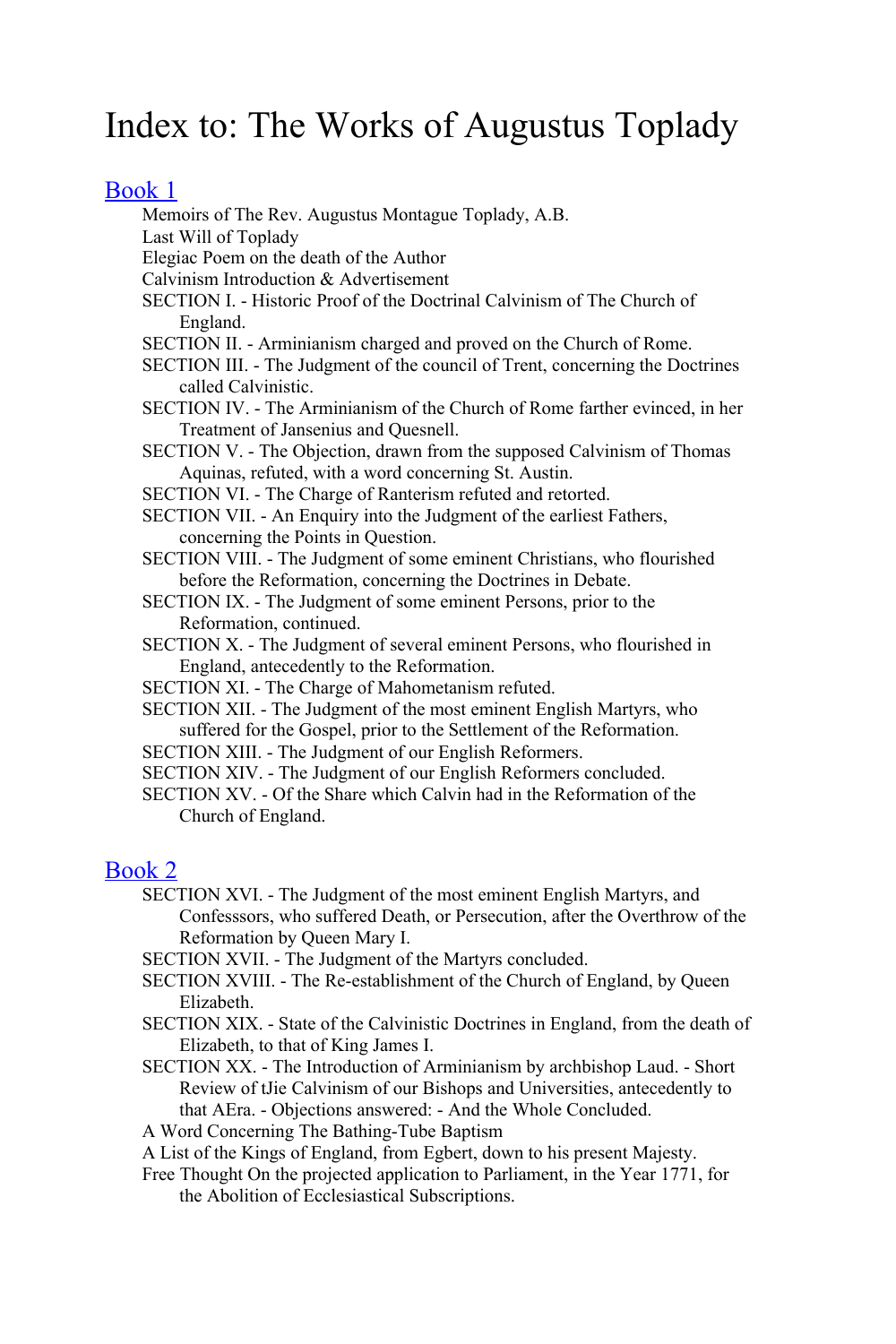## Book 3

(Sermon I) A Caveat Against Unsound Doctrines (Sermon II) Jesus Seen of Angles (Part I.) (Sermon IV) God's Mindfulness of Man (Sermon V) The doctrines of the church of England proved to be the doctrines of Christ. (Sermon VI) Free-Will and Merit Fairly Examined, or, men not their own saviours (Sermon VII) Good News From Heaven, OR, THE GOSPEL A JOYFUL SOUND. (Sermon VIII) Joy in Heaven Over One Repenting Sinner (Sermon IX) The Existence and Creed of Devils Considered (Sermon X) Moral and Political Moderation Recommended Reflections on the Conversion of Matthew Life A Journey A Short Essay On Original Sin An Essay On the Various Fears to Which God's People are Liable Christmas Meditations on Genesis 49:10 A Meditation For A New-Year's Day A Description of Antinomianism Thoughts on Revelation 7:14,15 Considerations on Hebrews 6:4-6 Remarks on Ecclesiastes 7:16 Observations on 1 Corinthians 15:28 Explication of Romans 8:4 An Explication of That Remarkable Passage, Romans 9:3 An Illustration Concerning 1 Corinthians 15:29 Explanation on That Declaration of the Apostle, 1 Corinthians 15:5 A Sacramental Meditation on Canticles 8:14 Meditations on the Collect for the First Sunday in Advent Concise History of the Apostle's Creed,... Query, Concerning a Passage in the Marriage Ceremony Stated and Resolved. A Cursory Review of Valour, Patriotism & Friendship. On Sacred Poetry Reflections for the Beginning of the Year 1776 Thoughts on the Assurance of Faith "Whether the world is to be destroyed? and what are the approaching symptoms of its dissolution?" "Whether unnecessary cruelty to the Brute creation, is not "Whether our good works will add to our degree of future glory?" Questions and Answers Relative to the National Debt The Manner of Stoning a Criminal to Death,... Manner of Whipping Among the Ancient Jews Remarkale Description of St. Paul's Person

#### Book 4

Biography, Some Account of Mr. John Knox Life of Mr. Fox the Martyrologist The Life of Dr. Jewel, Bishop of Salisbury Some Account of Dr. Carleton, Bishop of Chichester Memoirs of John, Lord Harington, Baron of Exton